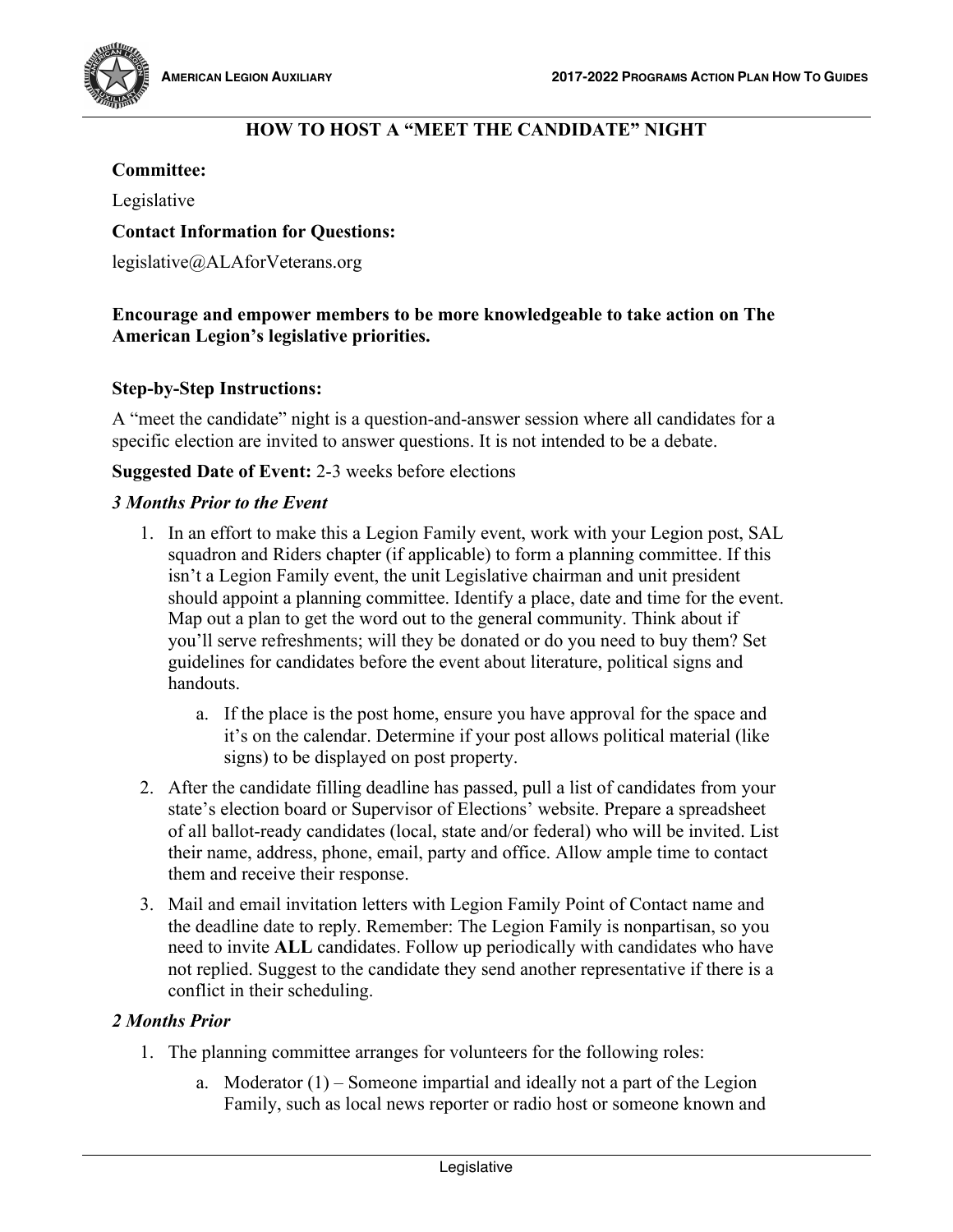

respected by the community. Using someone on TV or radio also ensures that it will be announced on TV/radio.

- b. Timekeeper (1) To keep everyone on track. Each candidate should get an equal amount of time each round.
- c. Legion Family Ambassadors (Several) To man a table on programs and services your Legion Family offers. They should also have membership applications on hand.
- d. Servers (Several) Have a small team of volunteers serve refreshments.
- e. Crowd Control (Several) Volunteers to ensure that no attendee gets out of control. (Legion Family Sergeants at Arms might be great for this role).
- f. Screeners (Several) Volunteers to collect and review questions from attendees. Selected questions will be given to the moderator for a Q&A period.

*\*Note: Candidates can stay after to talk with people and address their issues.*

- g. Public Relations Coordinator (1) Someone who will ensure that event is advertised in local newspapers, social media, websites and any other media outlet. They might invite a radio station or local TV station to stream the event live. (They might form a team to help promote the event on social media, create a hashtag, etc.).
- 2. The planning committee sets an agenda and how the event will proceed. Depending on the number of candidates in attendance, allow time for opening and closing speeches for each (this could be 2 to 3 minutes). After opening speeches and introductions, the moderator will ask for questions (that have been screened).
	- a. If question is to a particular candidate, allow 1-2 minutes for the answer and allow opposing candidate the same amount of time. There should be no rebuttals!
	- b. If it is a general question, the moderator can ask any candidate to address it, but again only 1-2 minutes per candidate.

## *Day of Event*

- 1. Set up the room with the candidates in front of the audience.
- 2. Prepare tent cards for all candidates with their name, party and the office they're seeking. You may wish to seat candidates alphabetically in an effort to not show favoritism.
- 3. Set up a table to talk about the programs and services your Legion Family offers. They should also have membership applications on hand and other Legion Family branded information.